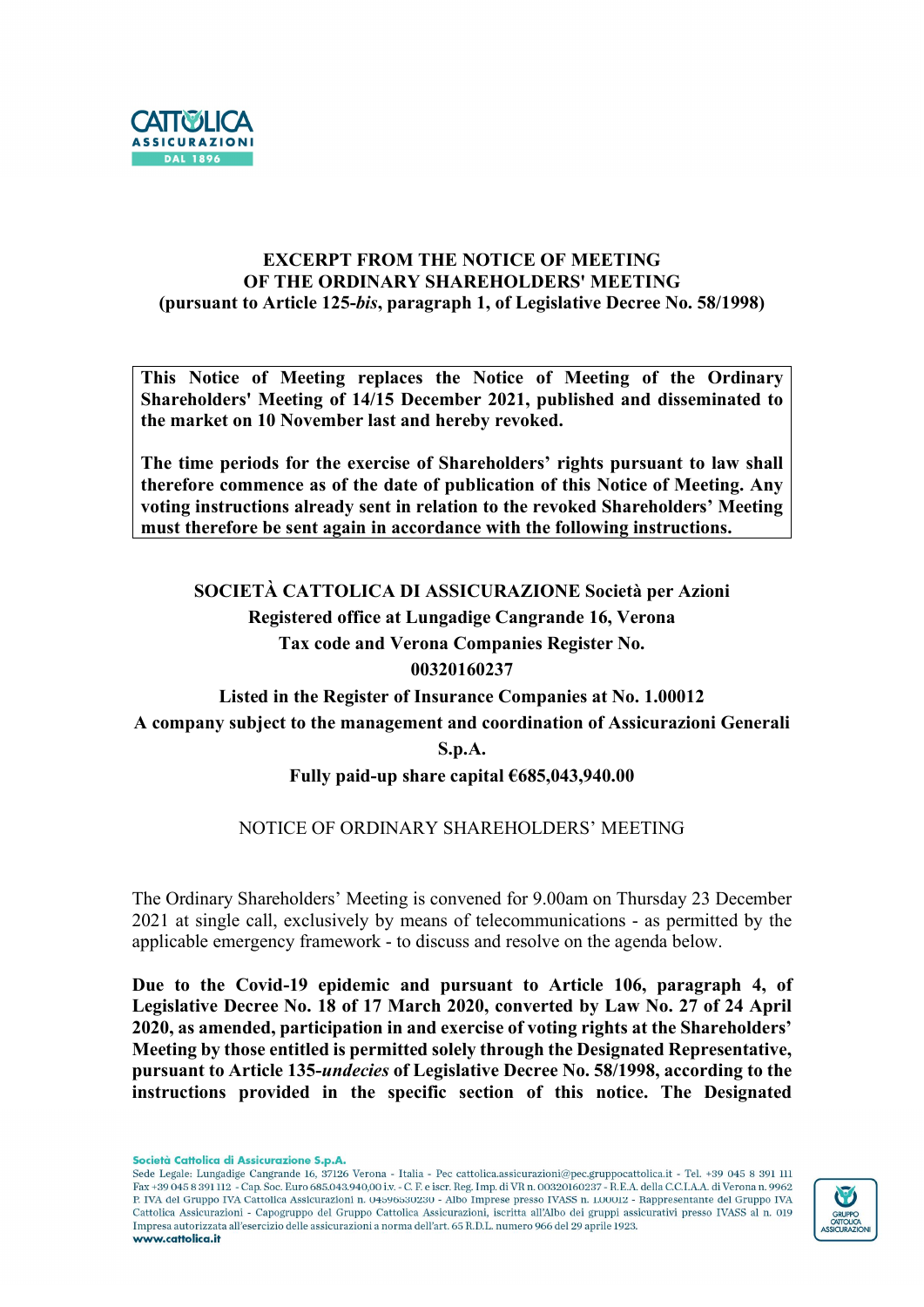

Representative may also be granted proxies and/or sub-proxies pursuant to Article 135-novies of the Consolidated Law on Finance (TUF), in derogation from Article 135-undecies, paragraph 4, of the TUF.

### AGENDA:

- 1. Award of statutory audit mandate:
	- o consensual early termination of the current mandate with PricewaterhouseCoopers S.p.A.;
	- o award of a new mandate for financial years 2021-2029 to a new auditing company;
	- o determination of the consideration payable to the new auditing company.

It should be noted that, in view of the Covid-19 epidemic and for the purposes of maximum protection and safety of Shareholders as permitted by Article 106, Decree Law No. 18 of 17 March 2020, "containing measures to strengthen the national health service and economic support for families, workers and companies connected with the Covid-19 epidemic" (the "Cura Italia" Decree), as confirmed following the enactment of Law No. 21 of 26 February 2021, converted with amendments into the "Mille Proroghe" Decree, Shareholders may take part in the Shareholders' Meeting, without attending the meeting location, exclusively by granting a proxy to the Designated Representative pursuant to Article 135-undecies of the TUF, which is Computershare S.p.A. (the "Designated Representative"). The Designated Representative may also be granted proxies and/or sub-proxies pursuant to Article 135-novies of the TUF, in derogation from Article 135-undecies, paragraph 4, of the TUF, according to the procedures set out in the full text of the Notice of Meeting, which is available on the Company website as specified below.

\*

Information on the share capital and on the procedures and deadlines for:

- the availability of reports on items on the agenda and documentation relating to the Shareholders' Meeting;
- participation in the Shareholders' Meeting and exercise of voting rights (by proxy to be granted to the Designated Representative);
- the procedures for granting a proxy to the Designated Representative;
- the exercise of the right to add to the agenda and the right to submit new draft resolutions;